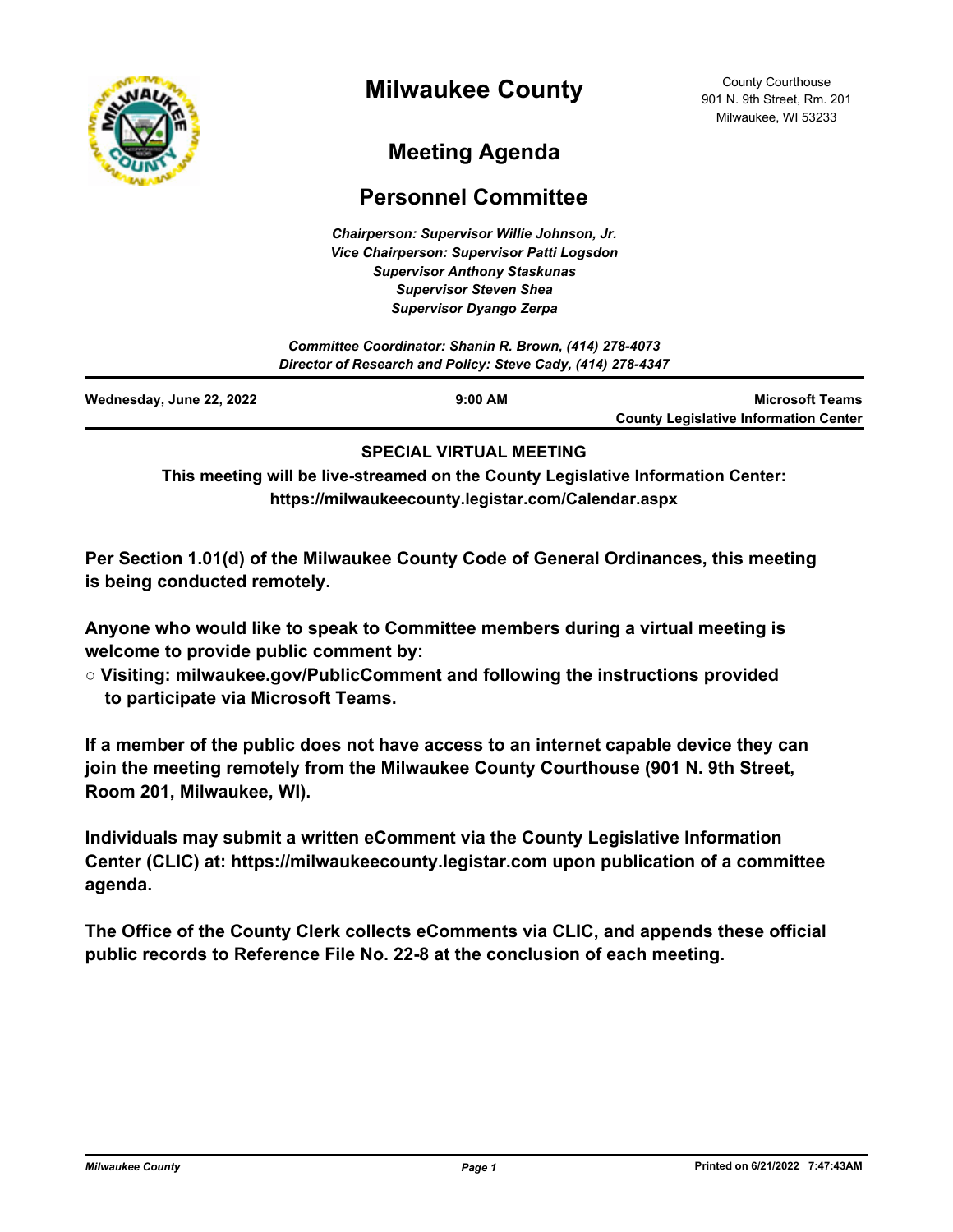#### Public Notice

*PLEASE TAKE NOTICE: Members of the Milwaukee County Board of Supervisors (County Board) who are not members of this committee may attend this meeting to participate or to gather information. Therefore, notice is hereby given that this meeting may constitute a meeting of the County Board and/or a meeting of one or more of the County Board's other committees, commissions, or task forces, although no action will be taken at this meeting by the County Board or any of its other committees, commissions, or task forces.*

*NOTICE: The Committee may consider and vote to recommend County Board adoption of a resolution related to the subject of any "information only" item listed on this agenda. The public will be offered the opportunity to comment on any such proposal at this meeting.*

## **Call To Order**

## **Roll Call**

#### **DEPARTMENT OF HUMAN RESOURCES - 2**

**1** [22-699](http://milwaukeecounty.legistar.com/gateway.aspx?m=l&id=/matter.aspx?key=12398) From the Director of Compensation/Human Resources Information Systems, Department of Human Resources, requesting approval of the classification of one, Full Time Equivalent, Court Coordinator position (pay grade 29M) in the Milwaukee County Department of Combined Court Related Operations. **(Companion Finance File No. 22-753)**

[22-699 REPORT](http://MilwaukeeCounty.legistar.com/gateway.aspx?M=F&ID=e66aaf94-7b4f-4148-8d65-fe8275780dbd.pdf) *Attachments:*

[22-699 RESOLUTION](http://MilwaukeeCounty.legistar.com/gateway.aspx?M=F&ID=f87b5d49-2476-4877-9ef9-4ac0ceaa4bf7.docx) [22-699 FISCAL NOTE](http://MilwaukeeCounty.legistar.com/gateway.aspx?M=F&ID=36003819-eca8-4713-9262-83a9bbe5f3e9.pdf) [22-699 JOB EVALUATION QUESTIONNAIRE](http://MilwaukeeCounty.legistar.com/gateway.aspx?M=F&ID=25bfbd99-db9c-4b59-a4b7-9f678999f7cd.doc)

**2** [22-700](http://milwaukeecounty.legistar.com/gateway.aspx?m=l&id=/matter.aspx?key=12399) From the Director of Compensation/Human Resources Information Systems, Department of Human Resources, requesting approval of the classification of one, Full Time Equivalent, Court Coordinator (Mental Health Treatment Court) position (pay grade 29M) in the Milwaukee County Department of Combined Court Related Operations. **(Companion Finance File No. 22-754)** [22-700 REPORT](http://MilwaukeeCounty.legistar.com/gateway.aspx?M=F&ID=a35c2221-a5df-4421-81d3-4169c4515b1c.pdf) *Attachments:*

[22-700 RESOLUTION](http://MilwaukeeCounty.legistar.com/gateway.aspx?M=F&ID=29d027db-649d-45b5-b1d1-fdaa503f7f63.docx) [22-700 FISCAL NOTE](http://MilwaukeeCounty.legistar.com/gateway.aspx?M=F&ID=ab271867-a839-4003-b0a4-a316a5365797.pdf) [22-700 JOB EVALUATION QUESTIONNAIRE](http://MilwaukeeCounty.legistar.com/gateway.aspx?M=F&ID=c68f90e6-52e1-4e02-8271-5bba653de9da.doc)